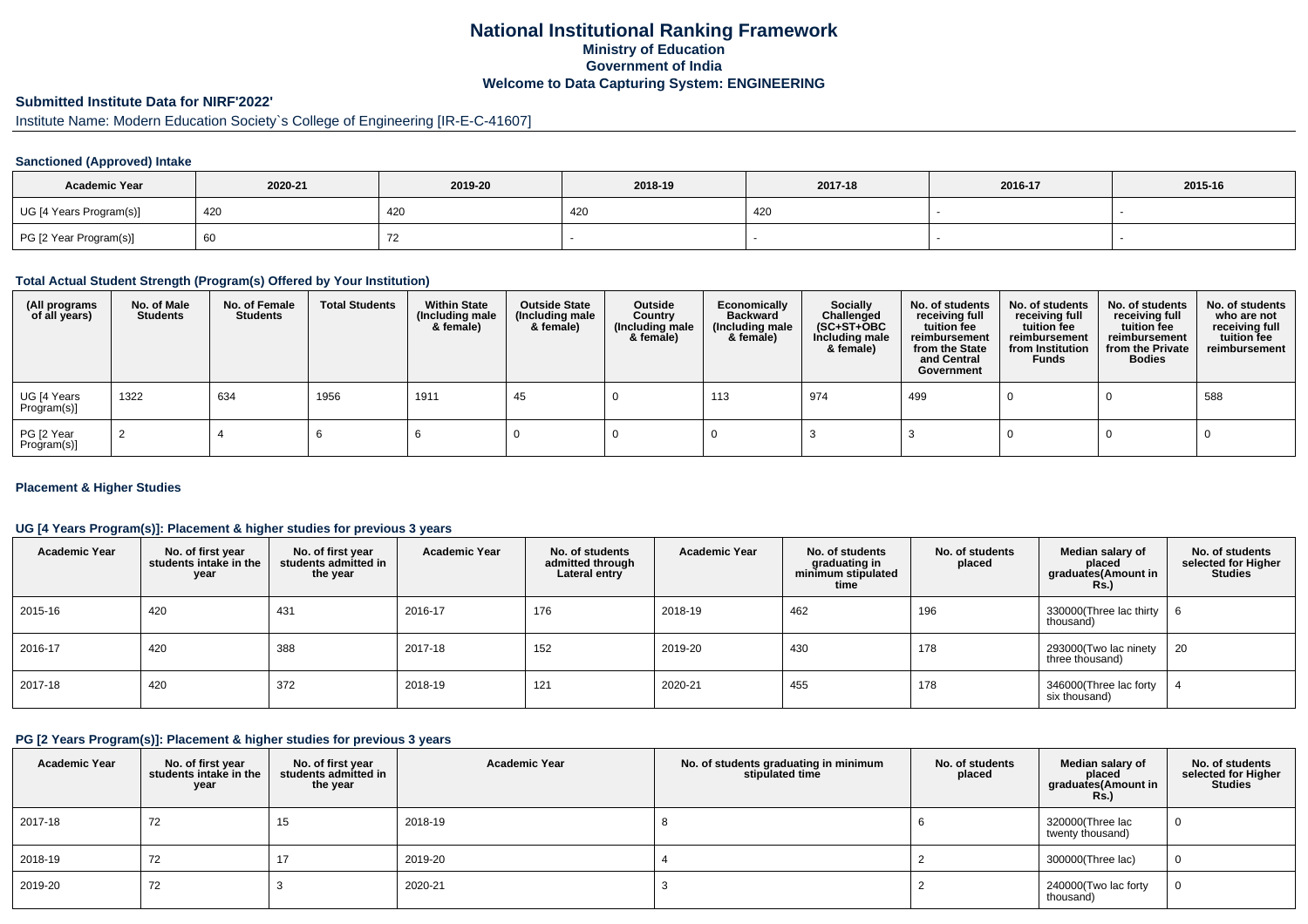#### **Ph.D Student Details**

| Ph.D (Student pursuing doctoral program till 2020-21 Students admitted in the academic year 2020-21 should not be entered here.) |         |                                                            |         |  |  |  |  |
|----------------------------------------------------------------------------------------------------------------------------------|---------|------------------------------------------------------------|---------|--|--|--|--|
| <b>Total Students</b>                                                                                                            |         |                                                            |         |  |  |  |  |
| Full Time                                                                                                                        |         |                                                            |         |  |  |  |  |
| Part Time                                                                                                                        |         |                                                            |         |  |  |  |  |
|                                                                                                                                  |         | No. of Ph.D students graduated (including Integrated Ph.D) |         |  |  |  |  |
|                                                                                                                                  | 2020-21 | 2019-20                                                    | 2018-19 |  |  |  |  |
| Full Time                                                                                                                        |         |                                                            |         |  |  |  |  |
| Part Time                                                                                                                        |         |                                                            |         |  |  |  |  |

## **Financial Resources: Utilised Amount for the Capital expenditure for previous 3 years**

| <b>Academic Year</b>                                                                                                                                                                   | 2020-21                                                              | 2019-20                                                                    | 2018-19                                                                |  |  |  |  |  |
|----------------------------------------------------------------------------------------------------------------------------------------------------------------------------------------|----------------------------------------------------------------------|----------------------------------------------------------------------------|------------------------------------------------------------------------|--|--|--|--|--|
|                                                                                                                                                                                        | <b>Utilised Amount</b>                                               | <b>Utilised Amount</b>                                                     | <b>Utilised Amount</b>                                                 |  |  |  |  |  |
| Annual Capital Expenditure on Academic Activities and Resources (excluding expenditure on buildings)                                                                                   |                                                                      |                                                                            |                                                                        |  |  |  |  |  |
| Library (Books, Journals and e-Resources only)                                                                                                                                         | 4074 (Four Thousand seventy four)                                    | 286766 (Two lac eighty six thousand seven hundred sixty six)               | 906771 (Nine lac six thousand seven hundred seventy one)               |  |  |  |  |  |
| New Equipment and software for Laboratories                                                                                                                                            | 286329 (Two lac eighty six thousand three hundred twenty<br>nine)    | 292216 (Two lac ninety two thousand two hundred and sixteen                | 828122 (Eight lac twenty eight thousand one hundred and<br>twenty two) |  |  |  |  |  |
| <b>Engineering Workshops</b>                                                                                                                                                           | 370996 (Three lac seventy thousand nine hundred ninety six)          | 1863777 (Eighteen lac sixty three thousand seven hundred<br>seventy seven) | $0$ (Zero)                                                             |  |  |  |  |  |
| Other expenditure on creation of Capital Assets (For setting up classrooms, seminar hall, conference hall, library, Lab, Engg<br>workshops excluding expenditure on Land and Building) | 499793 (Four lac ninety nine thousand seven hundred ninety<br>three) | 2147638 (Twenty one lac forty seven thousand six hundred<br>thirty eight)  | 2004615 (Twenty lac four thousand six hundred fifteen)                 |  |  |  |  |  |

# **Financial Resources: Utilised Amount for the Operational expenditure for previous 3 years**

| <b>Academic Year</b>                                                                                                                                                                            | 2020-21                                                                                        | 2019-20                                                                                  | 2018-19                                                                                  |  |  |  |  |  |  |
|-------------------------------------------------------------------------------------------------------------------------------------------------------------------------------------------------|------------------------------------------------------------------------------------------------|------------------------------------------------------------------------------------------|------------------------------------------------------------------------------------------|--|--|--|--|--|--|
|                                                                                                                                                                                                 | <b>Utilised Amount</b>                                                                         | <b>Utilised Amount</b>                                                                   | <b>Utilised Amount</b>                                                                   |  |  |  |  |  |  |
| <b>Annual Operational Expenditure</b>                                                                                                                                                           |                                                                                                |                                                                                          |                                                                                          |  |  |  |  |  |  |
| Salaries (Teaching and Non Teaching staff)                                                                                                                                                      | 123894868 (Twelve core thirty eight lac ninety four thousand<br>eight hundred and sixty eight) | 132284705 (Thirteen core twenty two lac eighty four thousand<br>seven hundred and five)  | 146276405 (Fourteen core sixty two lac seventy six thousand<br>four hundred and five)    |  |  |  |  |  |  |
| Maintenance of Academic Infrastructure or consumables and<br>other running expenditures (excluding maintenance of hostels<br>and allied services, rent of the building, depreciation cost, etc) | 16171397 (One Core sixty one lac seventy one thousand three<br>hundred and ninety seven)       | 22744971 (Two core twenty seven lac forty four thousand nine<br>hundred and seventy one) | 23433695 (Two core thirty four lac thirty three thousand six<br>hundred and ninety five) |  |  |  |  |  |  |
| Seminars/Conferences/Workshops                                                                                                                                                                  | 4500 (Four thousand five hundred)                                                              | 140145 (Fourteen thousand and fifteen)                                                   | 342531 (Three lac forty two thousand five hundred and thirty<br>one)                     |  |  |  |  |  |  |

**IPR**

| Calendar year            | 2020 | 2019 | 2018 |
|--------------------------|------|------|------|
| No. of Patents Published |      |      |      |
| No. of Patents Granted   |      |      |      |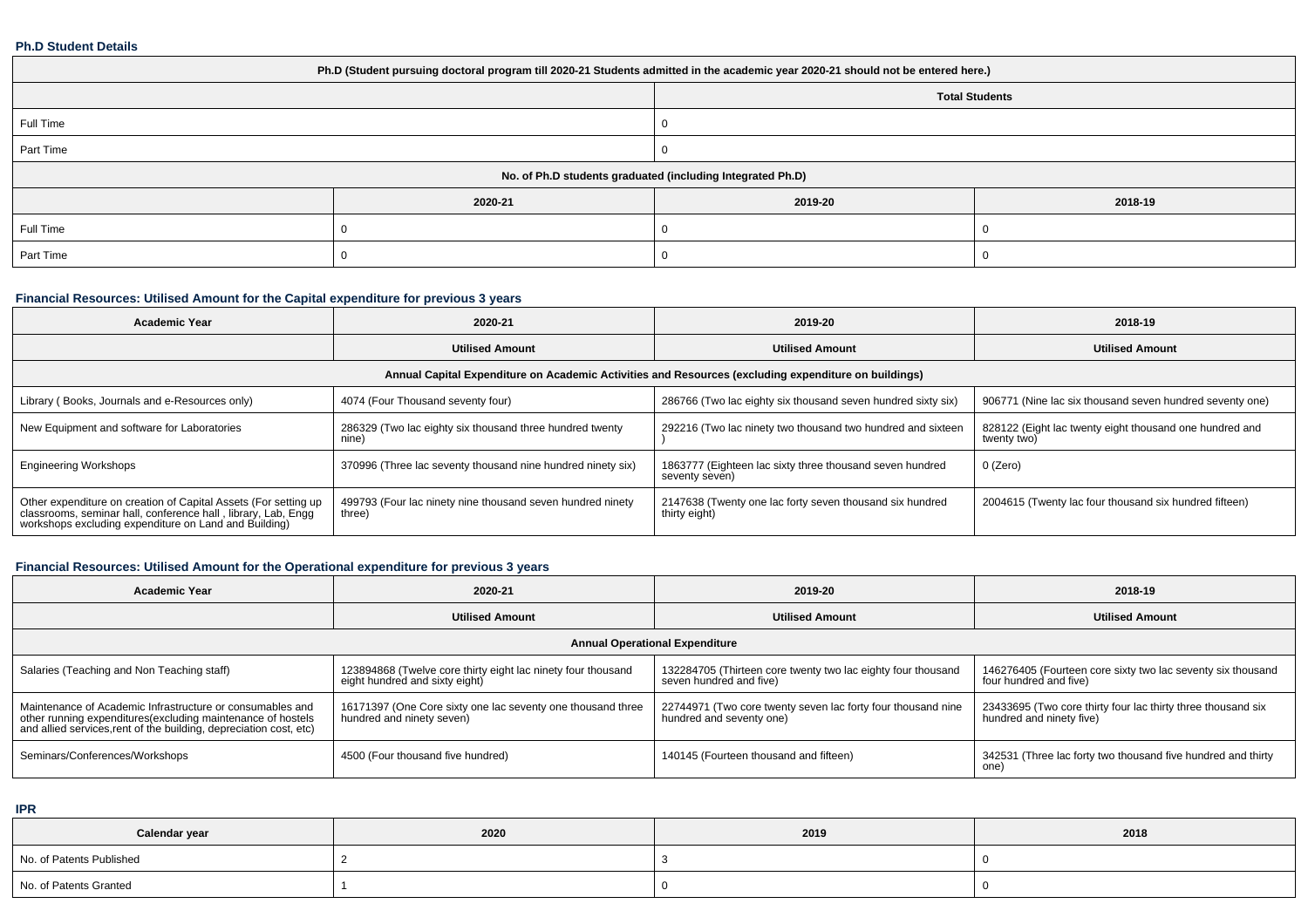## **Sponsored Research Details**

| <b>Financial Year</b>                    | 2020-21                                                        | 2019-20 | 2018-19 |
|------------------------------------------|----------------------------------------------------------------|---------|---------|
| Total no. of Sponsored Projects          |                                                                |         |         |
| Total no. of Funding Agencies            |                                                                |         |         |
| Total Amount Received (Amount in Rupees) | 4432455                                                        |         |         |
| Amount Received in Words                 | Forty four lac thirty two thousand four hundred and fifty five | Zero    | Zero    |

## **Consultancy Project Details**

| <b>Financial Year</b>                    | 2020-21                                   | 2019-20                                      | 2018-19                                      |
|------------------------------------------|-------------------------------------------|----------------------------------------------|----------------------------------------------|
| Total no. of Consultancy Projects        |                                           |                                              |                                              |
| Total no. of Client Organizations        |                                           |                                              |                                              |
| Total Amount Received (Amount in Rupees) | 32150                                     | 25750                                        | 32570                                        |
| Amount Received in Words                 | Thirty two thousand one hundred and fifty | Twenty five thousand seven hundred and fifty | Thirty two thousand five hundred and seventy |

## **PCS Facilities: Facilities of physically challenged students**

| 1. Do your institution buildings have Lifts/Ramps?                                                                                                         | Yes, more than 80% of the buildings |
|------------------------------------------------------------------------------------------------------------------------------------------------------------|-------------------------------------|
| 2. Do your institution have provision for walking aids, including wheelchairs and transportation from one building to another for<br>handicapped students? | Yes                                 |
| 3. Do your institution buildings have specially designed toilets for handicapped students?                                                                 | Yes, more than 80% of the buildings |

## **Faculty Details**

| Srno           | Name              | Age | Designation                | Gender | Qualification | <b>Experience (In</b><br>Months) | <b>Currently working</b><br>with institution? | <b>Joining Date</b> | <b>Leaving Date</b> | <b>Association type</b> |
|----------------|-------------------|-----|----------------------------|--------|---------------|----------------------------------|-----------------------------------------------|---------------------|---------------------|-------------------------|
|                | R A Khan          | 51  | Associate Professor        | Female | Ph.D          | 322                              | Yes                                           | 05-09-2001          | --                  | Regular                 |
| $\overline{2}$ | S K Wagh          | 44  | Associate Professor        | Female | Ph.D          | 282                              | Yes                                           | 28-06-2001          | --                  | Regular                 |
| 3              | J R Pansare       | 42  | Associate Professor        | Female | Ph.D          | 259                              | Yes                                           | 01-07-2002          | --                  | Regular                 |
|                | R M Wahul         | 42  | <b>Assistant Professor</b> | Female | Ph.D          | 232                              | Yes                                           | 05-07-2005          | --                  | Regular                 |
|                | S R Khonde        | 38  | <b>Assistant Professor</b> | Female | M.E.          | 210                              | Yes                                           | 22-06-2006          | $\sim$              | Regular                 |
| 6              | S P khedkar       | 38  | <b>Assistant Professor</b> | Female | M.E.          | 180                              | Yes                                           | 02-07-2007          | $\sim$              | Regular                 |
|                | <b>B K Bodkhe</b> | 36  | <b>Assistant Professor</b> | Male   | M.E.          | 151                              | Yes                                           | 18-01-2010          | --                  | Regular                 |
| 8              | S P Deore         | 38  | <b>Assistant Professor</b> | Female | M.E.          | 194                              | Yes                                           | 25-06-2009          | --                  | Regular                 |
| 9              | A P Kale          | 41  | <b>Assistant Professor</b> | Female | Ph.D          | 230                              | Yes                                           | 13-10-2010          | $\sim$              | Regular                 |
| 10             | S S Raskar        | 43  | <b>Assistant Professor</b> | Female | M.E.          | 168                              | Yes                                           | 03-12-2012          | н.                  | Regular                 |
| 11             | G S Pole          | 39  | <b>Assistant Professor</b> | Male   | M.E.          | 191                              | Yes                                           | 18-12-2013          | $\sim$              | Regular                 |
| 12             | S B Shinde        | 34  | <b>Assistant Professor</b> | Male   | M.E.          | 132                              | Yes                                           | 13-01-2014          | --                  | Regular                 |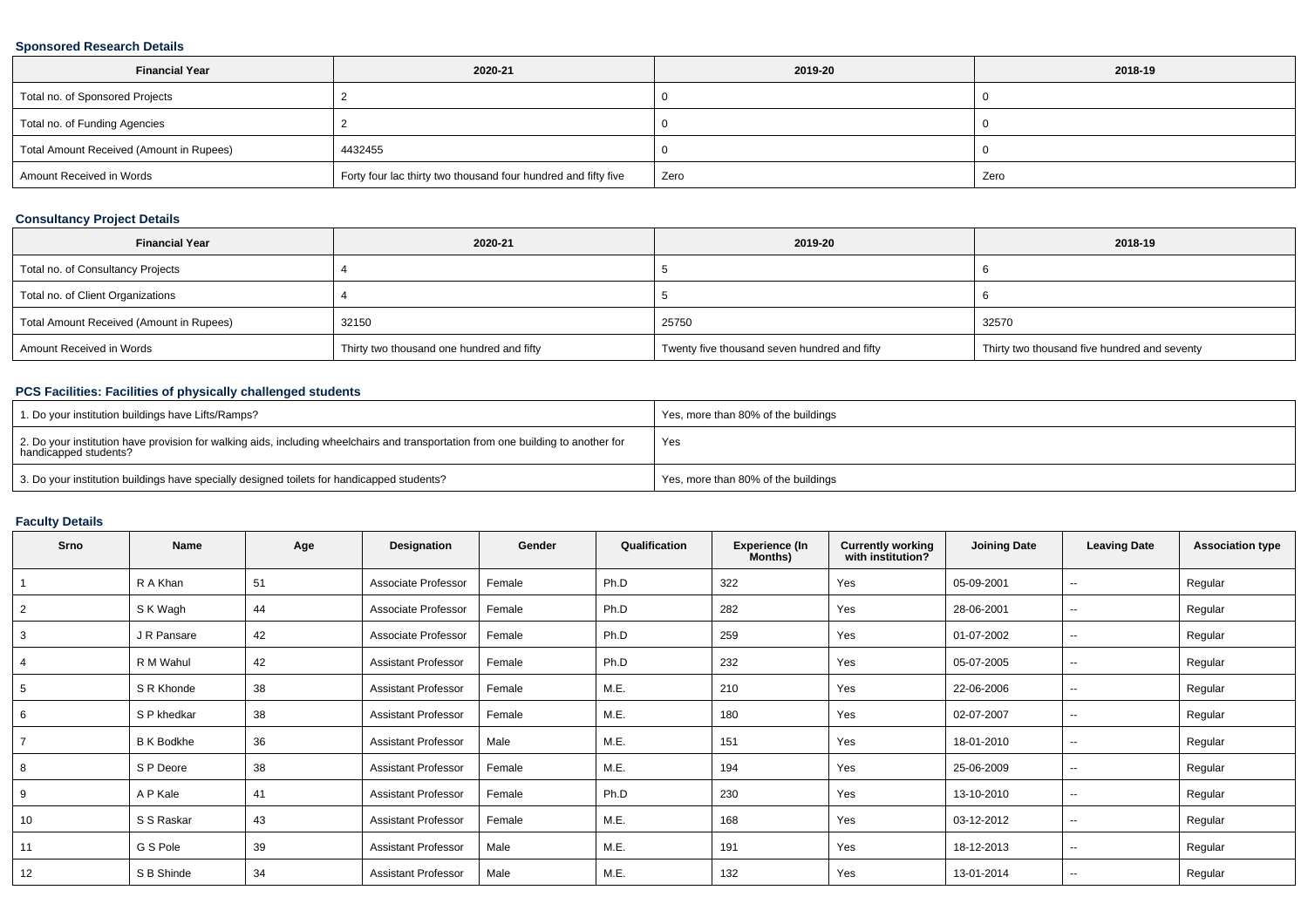| 13 | D D Ahir          | 38 | <b>Assistant Professor</b> | Female | M.E.   | 177 | Yes | 12-09-2013 | $\overline{\phantom{a}}$ | Adhoc / Contractual |
|----|-------------------|----|----------------------------|--------|--------|-----|-----|------------|--------------------------|---------------------|
| 14 | A S Kabmle        | 34 | Assistant Professor        | Male   | M.E.   | 133 | Yes | 14-01-2015 | $\sim$                   | Adhoc / Contractual |
| 15 | G B Deshmukh      | 38 | Assistant Professor        | Male   | M.E.   | 168 | Yes | 17-06-2015 | $\sim$                   | Adhoc / Contractual |
| 16 | A D Dhawale       | 33 | <b>Assistant Professor</b> | Male   | M.Tech | 126 | Yes | 29-06-2015 | $\overline{\phantom{a}}$ | Adhoc / Contractual |
| 17 | G B Aochar        | 34 | <b>Assistant Professor</b> | Male   | M.E.   | 130 | Yes | 21-12-2015 | $\sim$                   | Adhoc / Contractual |
| 18 | <b>B F More</b>   | 31 | Assistant Professor        | Female | M.D    | 111 | Yes | 03-07-2017 | $\overline{\phantom{a}}$ | Adhoc / Contractual |
| 19 | J S Mane          | 38 | <b>Assistant Professor</b> | Female | M.E.   | 153 | Yes | 03-07-2017 | $\ddotsc$                | Adhoc / Contractual |
| 20 | Y S Ingle         | 40 | <b>Assistant Professor</b> | Male   | M.Tech | 137 | Yes | 05-06-2018 | $\sim$                   | Adhoc / Contractual |
| 21 | M S Shinde        | 31 | <b>Assistant Professor</b> | Male   | M.E.   | 79  | Yes | 14-12-2015 | $\overline{\phantom{a}}$ | Adhoc / Contractual |
| 22 | S R Khade         | 29 | Assistant Professor        | Female | M.E.   | 79  | Yes | 21-12-2015 | $\overline{\phantom{a}}$ | Adhoc / Contractual |
| 23 | S E Ingle         | 32 | Assistant Professor        | Female | M.E.   | 108 | Yes | 03-07-2017 | $\overline{\phantom{a}}$ | Adhoc / Contractual |
| 24 | M P Dale          | 46 | Associate Professor        | Female | Ph.D   | 284 | Yes | 27-12-2001 | $\overline{\phantom{a}}$ | Regular             |
| 25 | P P Mane          | 45 | Associate Professor        | Female | Ph.D   | 276 | Yes | 11-07-2006 | $\overline{\phantom{a}}$ | Regular             |
| 26 | P B Chopade       | 45 | Associate Professor        | Male   | Ph.D   | 264 | Yes | 28-02-2004 | $\sim$                   | Regular             |
| 27 | K S Tiwari        | 43 | Assistant Professor        | Female | Ph.D   | 249 | Yes | 01-08-2005 | $\sim$                   | Regular             |
| 28 | P N Kota          | 42 | <b>Assistant Professor</b> | Male   | Ph.D   | 235 | Yes | 28-02-2004 | $\sim$                   | Regular             |
| 29 | <b>B</b> M Narute | 45 | Assistant Professor        | Female | M.Tech | 227 | Yes | 30-03-2004 | $\sim$                   | Regular             |
| 30 | S N Dharwadkar    | 39 | <b>Assistant Professor</b> | Male   | M.Tech | 209 | Yes | 05-07-2005 | $\overline{\phantom{a}}$ | Regular             |
| 31 | A A Dhavalikar    | 40 | Assistant Professor        | Female | M.E.   | 180 | Yes | 02-07-2007 | $\overline{\phantom{a}}$ | Regular             |
| 32 | R S Kadam         | 46 | Assistant Professor        | Female | Ph.D   | 156 | Yes | 10-01-2009 | $\sim$                   | Regular             |
| 33 | S S Pansare       | 42 | <b>Assistant Professor</b> | Male   | M.E.   | 173 | Yes | 22-08-2011 | $\sim$                   | Regular             |
| 34 | G V Bomble        | 37 | <b>Assistant Professor</b> | Female | M.E.   | 162 | Yes | 15-12-2011 | $\overline{\phantom{a}}$ | Regular             |
| 35 | Nabegha Masood    | 48 | <b>Assistant Professor</b> | Female | M.Tech | 294 | Yes | 27-12-2001 | $\sim$                   | Regular             |
| 36 | Y M Ajgar         | 41 | Assistant Professor        | Female | M.E.   | 174 | Yes | 02-07-2007 | $\sim$                   | Regular             |
| 37 | U D Dattasamje    | 45 | <b>Assistant Professor</b> | Female | M.E.   | 180 | Yes | 22-08-2008 | $\overline{\phantom{a}}$ | Regular             |
| 38 | M M Dhanvijay     | 44 | Assistant Professor        | Female | M.E.   | 209 | Yes | 18-06-2012 | $\sim$                   | Regular             |
| 39 | P M Bagul         | 35 | <b>Assistant Professor</b> | Female | M.E.   | 149 | Yes | 17-06-2013 | $\sim$                   | Regular             |
| 40 | P S Tondewad      | 31 | <b>Assistant Professor</b> | Female | M.Tech | 91  | Yes | 08-05-2014 | $\overline{\phantom{a}}$ | Regular             |
| 41 | P H Mohite        | 34 | <b>Assistant Professor</b> | Male   | M.Tech | 108 | Yes | 01-07-2011 | $\sim$                   | Adhoc / Contractual |
| 42 | S S Sarawade      | 58 | Professor                  | Male   | Ph.D   | 384 | Yes | 20-05-2014 | $\sim$                   | Regular             |
| 43 | V N Raibhole      | 46 | Associate Professor        | Male   | Ph.D   | 288 | Yes | 27-02-2004 | $\sim$                   | Regular             |
| 44 | V N Chougule      | 45 | Professor                  | Male   | Ph.D   | 300 | Yes | 17-08-1999 | $\sim$                   | Regular             |
| 45 | S H Gawande       | 42 | Associate Professor        | Male   | Ph.D   | 243 | Yes | 23-02-2004 | $\sim$                   | Regular             |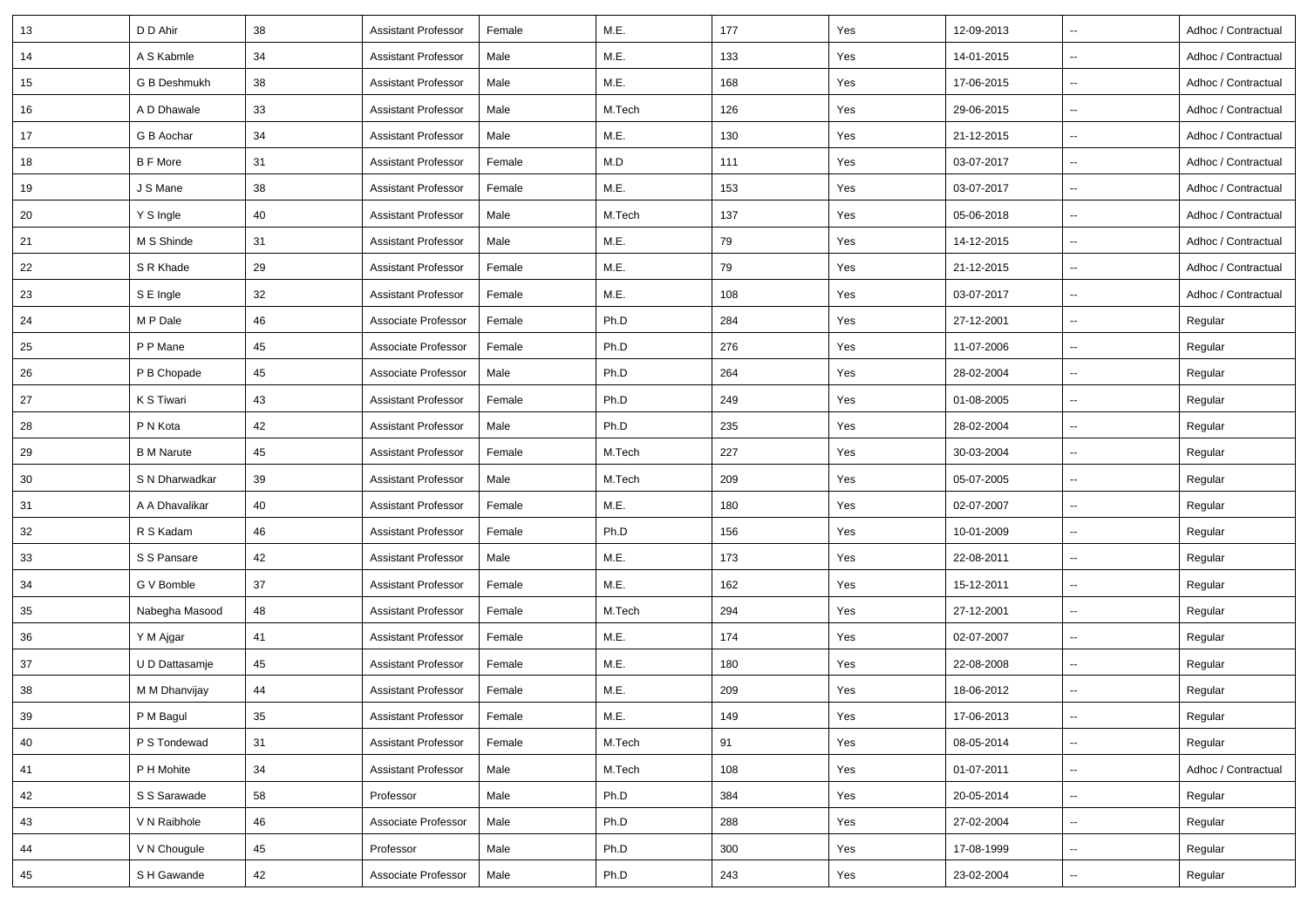| 46 | V J Sonawane      | 49 | Associate Professor        | Female | M.Tech     | 324 | Yes | 12-08-2002 | $\overline{\phantom{a}}$ | Regular             |
|----|-------------------|----|----------------------------|--------|------------|-----|-----|------------|--------------------------|---------------------|
| 47 | A C Mitra         | 48 | Associate Professor        | Male   | Ph.D       | 300 | Yes | 23-07-1999 | Ξ.                       | Regular             |
| 48 | S P Gadewar       | 45 | <b>Assistant Professor</b> | Male   | M.E.       | 252 | Yes | 02-07-2007 | Ξ.                       | Regular             |
| 49 | A R Patil         | 41 | <b>Assistant Professor</b> | Male   | M.E.       | 204 | Yes | 16-08-2008 | --                       | Regular             |
| 50 | S D Wankhede      | 38 | <b>Assistant Professor</b> | Male   | M.E.       | 168 | Yes | 29-07-2008 | --                       | Regular             |
| 51 | S S Jadhav        | 37 | <b>Assistant Professor</b> | Male   | M.E.       | 204 | Yes | 01-02-2008 | $\overline{\phantom{a}}$ | Regular             |
| 52 | K A Mahajan       | 41 | <b>Assistant Professor</b> | Male   | M.Tech     | 216 | Yes | 02-02-2009 | Ξ.                       | Regular             |
| 53 | R N Yerrawar      | 43 | <b>Assistant Professor</b> | Male   | M.Tech     | 226 | Yes | 16-08-2011 | --                       | Regular             |
| 54 | H S Salave        | 35 | <b>Assistant Professor</b> | Male   | M.Tech     | 150 | Yes | 27-07-2011 | Ξ.                       | Regular             |
| 55 | <b>B D Nandre</b> | 37 | <b>Assistant Professor</b> | Male   | Ph.D       | 204 | Yes | 16-12-2011 | --                       | Regular             |
| 56 | S S Jadhav        | 35 | <b>Assistant Professor</b> | Male   | M.E.       | 156 | Yes | 09-12-2013 | --                       | Regular             |
| 57 | <b>B</b> R Pujari | 33 | <b>Assistant Professor</b> | Male   | M.Tech     | 35  | Yes | 16-12-2013 | Ξ.                       | Regular             |
| 58 | S R Kandharkar    | 33 | <b>Assistant Professor</b> | Male   | M.Tech     | 114 | Yes | 25-06-2013 | u.                       | Regular             |
| 59 | V R Varude        | 32 | <b>Assistant Professor</b> | Male   | M.Tech     | 114 | Yes | 17-06-2013 | --                       | Regular             |
| 60 | V S Mane          | 35 | Assistant Professor        | Male   | M.Tech     | 106 | Yes | 29-04-2014 | Ξ.                       | Regular             |
| 61 | S P Patil         | 33 | <b>Assistant Professor</b> | Male   | M.Tech     | 85  | Yes | 15-01-2014 | --                       | Adhoc / Contractual |
| 62 | A A Chaugule      | 35 | <b>Assistant Professor</b> | Male   | M.Tech     | 143 | Yes | 17-06-2013 | --                       | Adhoc / Contractual |
| 63 | A A Patil         | 32 | <b>Assistant Professor</b> | Male   | M.E.       | 130 | Yes | 24-12-2014 | Ξ.                       | Adhoc / Contractual |
| 64 | D S Adkar         | 54 | Associate Professor        | Male   | Ph.D       | 398 | Yes | 23-07-1999 | Ξ.                       | Regular             |
| 65 | V S Galgali       | 48 | <b>Assistant Professor</b> | Female | M.E.       | 336 | Yes | 23-07-1999 | --                       | Regular             |
| 66 | S B Sharma        | 51 | Associate Professor        | Male   | Ph.D       | 310 | Yes | 03-01-2004 | Ξ.                       | Regular             |
| 67 | R B Chormale      | 39 | <b>Assistant Professor</b> | Male   | <b>NET</b> | 208 | Yes | 01-09-2005 | $\overline{a}$           | Regular             |
| 68 | S M Narsale       | 37 | <b>Assistant Professor</b> | Female | <b>SET</b> | 204 | Yes | 24-02-2009 | --                       | Regular             |
| 69 | A R Prayag        | 43 | <b>Assistant Professor</b> | Female | Ph.D       | 264 | Yes | 10-12-2012 | Ξ.                       | Regular             |
| 70 | S S Kulkarni      | 33 | <b>Assistant Professor</b> | Male   | M.Tech     | 114 | Yes | 09-07-2013 | Ξ.                       | Regular             |
| 71 | A N Shendkar      | 38 | <b>Assistant Professor</b> | Female | SET        | 174 | Yes | 22-08-2011 | --                       | Adhoc / Contractual |
| 72 | S A Borkar        | 42 | <b>Assistant Professor</b> | Female | <b>NET</b> | 144 | Yes | 19-07-2010 | $\overline{\phantom{a}}$ | Adhoc / Contractual |
| 73 | M V Vaishampayan  | 44 | <b>Assistant Professor</b> | Female | Ph.D       | 176 | Yes | 10-12-2012 | Ξ.                       | Adhoc / Contractual |
| 74 | S S Mohitkar      | 31 | <b>Assistant Professor</b> | Female | M.E.       | 120 | Yes | 20-07-2015 | Ξ.                       | Adhoc / Contractual |
| 75 | P P Katkar        | 28 | <b>Assistant Professor</b> | Female | SET        | 56  | Yes | 18-06-2018 | Ξ.                       | Adhoc / Contractual |
| 76 | P M Walunjkar     | 39 | Assistant Professor        | Male   | M.Tech     | 156 | Yes | 18-06-2018 | Ξ.                       | Adhoc / Contractual |
| 77 | S B Dhaigude      | 44 | <b>Assistant Professor</b> | Male   | Ph.D       | 240 | Yes | 01-08-2019 | Ξ.                       | Adhoc / Contractual |
| 78 | A V Deshpande     | 43 | <b>Assistant Professor</b> | Female | M.E.       | 120 | Yes | 08-08-2018 | --                       | Adhoc / Contractual |